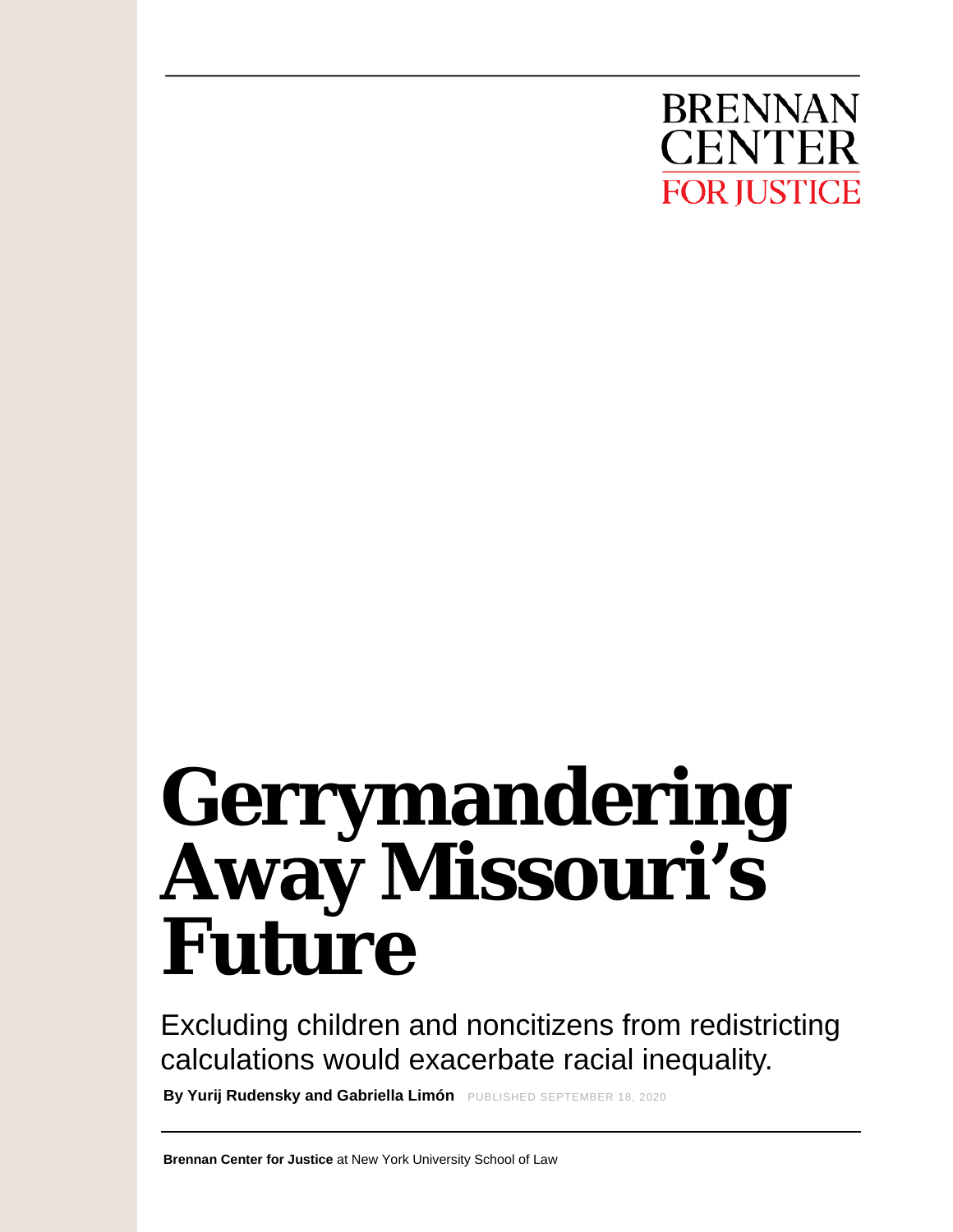# **Introduction**

In November 2018, Missouri voters passed a ballot initiative designed to bring independence and racial and partisan fairness to a redistricting process often waylaid by incumbent protection, political interests, and partisan deadlock. The success of these reforms at the ballot box demonstrated the broad desire in Missouri for fairer redistricting and was the product of years of advocacy and coalition-building.

However, just two years later, lawmakers are seeking to dismantle these reforms. Amendment 3, which will be on the ballot in November 2020, would roll back voter-approved protections, resurrecting some of the worst parts of the old, abuse-prone system. Troublingly, Amendment 3 would go even further, also opening the door to changing who will count when districts are drawn.

Every ten years, political districts around the country are redrawn, or redistricted, to make sure that they are roughly equal in population, as required by the U.S. Constitution. Currently, all 50 states use total population when doing this, which ensures that everyone is considered when drawing district boundaries. Amendment 3 would replace the Missouri Constitution's current total-population language with new language that, according to its proponents at least, would allow map drawers to consider only the number of U.S. citizens over the age of 18 (that is, adult citizens) when sizing districts, effectively cutting out children and noncitizens from representation.

Should Amendment 3 pass and its proponents convince map drawers to make Missouri the first state in the nation to exclude children and noncitizens from apportionment, the resulting districts would have starkly different populations.

Given Missouri's current population, each state senate and house district should have roughly 179,000 and 37,500 people, respectively, when lines are redrawn in 2021. But under a switch to adult citizen apportionment, each senate and house seat would need to have 135,000 and 28,000 *adult citizens*, with no regard for the number of children or noncitizens residing within each district.[1](#page-7-0) Because children and noncitizens are not evenly distributed across the state, districts drawn on the basis of adult citizens would have wildly differing total populations. And this, in turn, means that Missourians who live in communities with many children or noncitizens would get less representation than others.

Such a change would be a radical departure from current practice and historical norms. Indeed, the text of the Missouri Constitution has required the use of total population as the relevant basis for districts since 1875.[2](#page-7-1) Amendment 3 appears to be the vanguard of a broader conservative strategy to exclude children and noncitizens from being counted.[3](#page-7-2) The politicians and lobbyists behind the measure have close ties to national conservative operatives including Thomas Hofeller,[4](#page-7-3) whose posthumously released memos revealed a scheme among high-ranking Republican donors and operatives to encourage states to make a "radical departure" from total population to adult citizen apportionment, arguing that it would be "advantageous to Republicans and non-Hispanic whites."[5](#page-7-4)

This analysis looks at what the distribution of representation would be under adult citizen–based districts. To be sure, Amendment 3 does not *require* Missouri to depart from its long-standing practice of total population– based apportionment. And any attempt to draw maps based on adult citizens would leave Missouri vulnerable to a host of lawsuits. But should those behind Amendment 3 succeed in transforming who counts when districts are drawn, the effects on the state, and on Black, Latino, and Asian communities in particular, would be profound: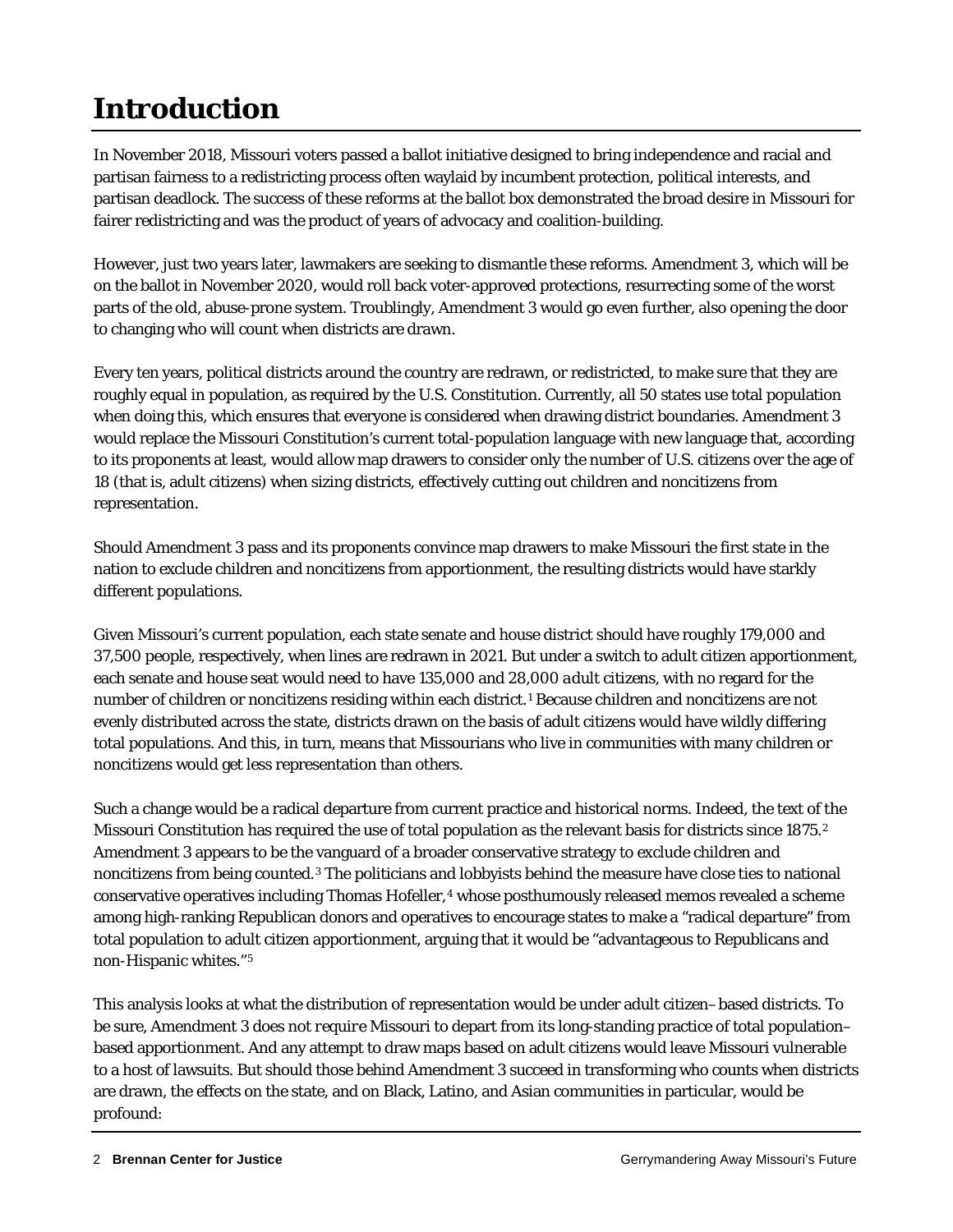- More than a quarter of all Missourians would be left uncounted. Among the uncounted, more than 90 percent would be citizen children.
- There are stark racial disparities in who would get excluded. Only 21 percent of Missouri's white population would go uncounted. By contrast, 28 percent of Missouri's Black population, 54 percent of its Asian population, and 54 percent of its Latino population would be erased when district lines are drawn.
- The two large metropolitan areas in Missouri  $-$  greater Kansas City and the St. Louis suburbs  $-$  would be hit especially hard, losing the most representation.
- Three of the four majority-Black senate districts in Missouri would need additional adult citizens, making it harder for communities of color to maintain their current level of political influence in these and surrounding districts.

## **Who Would Be Excluded from the Count?**

A shift to adult citizen apportionment would mean excluding a substantial portion of the population when drawing districts — specifically, children under 18 and noncitizens. Roughly 1.5 million people in Missouri nearly a quarter of the population — would be erased from the count under such a shift. Households with children would bear the brunt of the change; more than 91 percent of the excluded population would be citizen children.



Notably, many of the excluded children will turn 18 and become eligible to vote at some point during the decade that the district maps are in effect.<sup>[6](#page-7-5)</sup> Nonetheless, under adult citizen apportionment, even these future eligible voters would not be counted.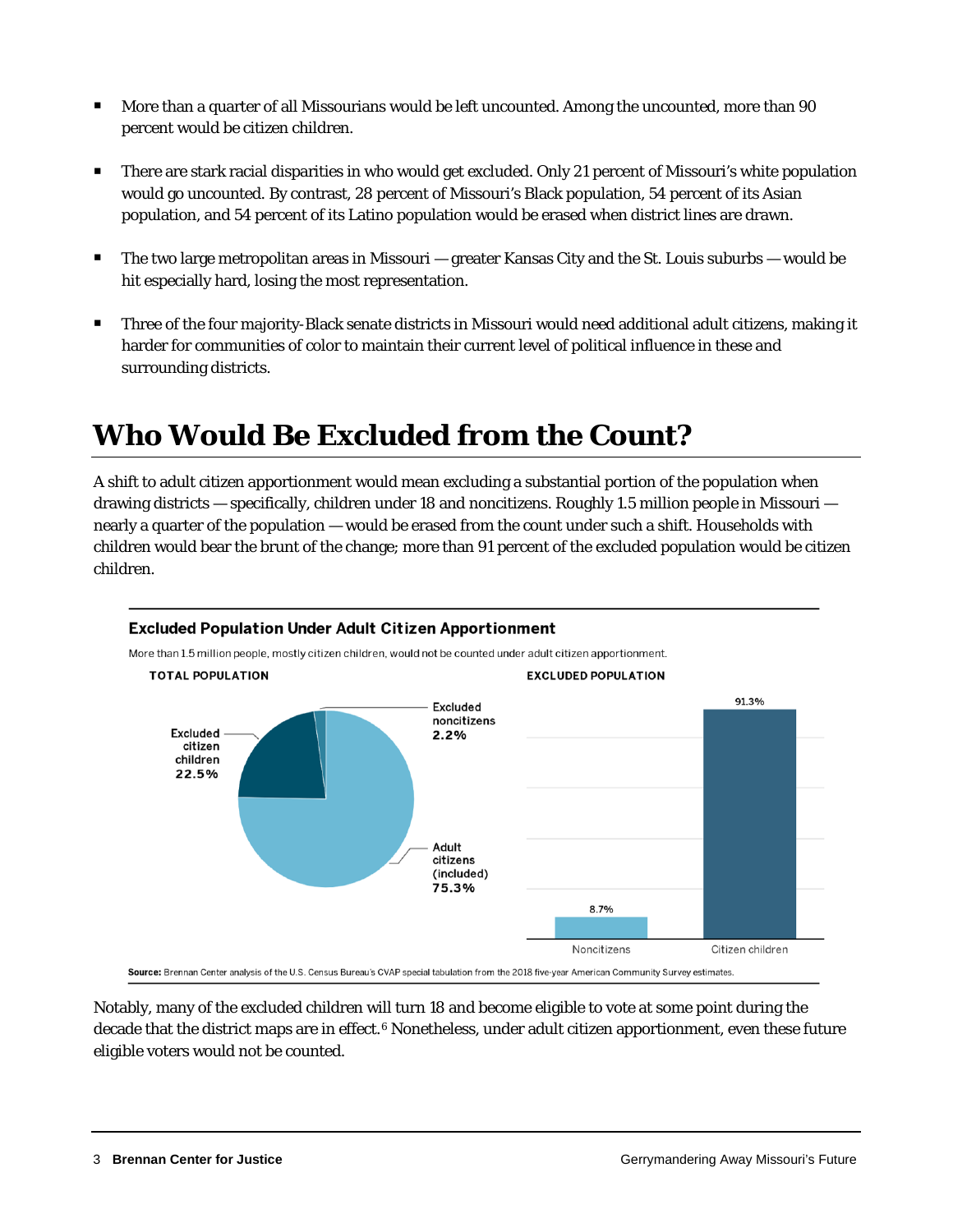Worse yet, the shift to an adult citizen apportionment base would yield sharp racial disparities. Only 21 percent of Missouri's white population would be excluded under this shift, as compared to 28 percent of the state's Black population, 54 percent of its Asian population, and 54 percent of its Latino population.

The white population makes up roughly 79.5 percent of all Missourians but more than 83 percent of adult citizens. Thus, under adult citizen apportionment, the white population would account for a larger percentage of those counted for representation than it does under total population apportionment.



These disparities are largely driven by differences in the proportion of children among Missouri's racial and ethnic communities. This is because 26 percent of Black and 37 percent of Latino communities are minors, meaning that these groups would be especially hard-hit by a measure that principally functions to exclude children from the count.

## **Which Communities Would Lose Representation?**

In order to fully understand the ultimate representational impact of a shift to adult citizen apportionment, it is also necessary to assess the geographic distribution of Missouri's population. If children and noncitizens were evenly distributed across Missouri, no communities would lose representation with a shift to adult citizen apportionment. In other words, all areas of the state and all of its communities would see the same proportional population reductions and therefore receive the same number of representatives as before.

But, if impacted households are instead clustered within a particular region or county, then certain communities will suffer representational loss — that is, receive fewer districts (or a smaller share of a district) than they would if their entire population was counted. Meanwhile, communities with a smaller share of children and noncitizens will receive a windfall, gaining that representation.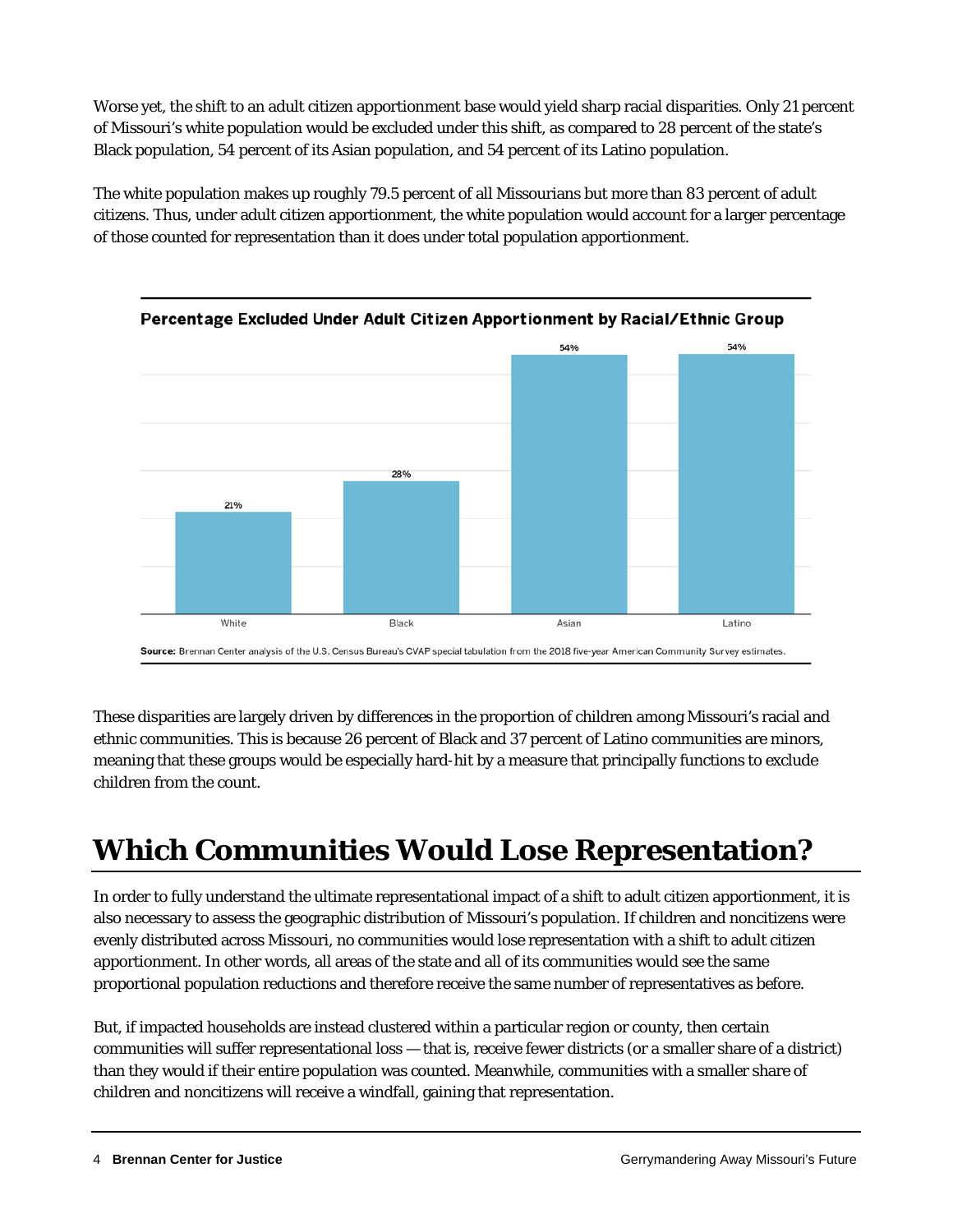Based on the distribution of the excluded population, the two large metropolitan areas in Missouri — greater Kansas City and the St. Louis suburbs — stand to lose the most representation under adult citizen apportionment. The impact would be most felt by Jackson and Clay Counties in western Missouri, St. Louis and St. Charles Counties in eastern Missouri, and Joplin County in southwestern Missouri.

When this analysis is applied to the current state senate map, the discriminatory impacts become more concrete.



#### **Relative Representational Changes by County**

Under adult citizen apportionment, each senate district would need to have close to 134,882 adult citizens to be perfectly apportioned. In practice, states are allowed to deviate, so the acceptable range for each seat would be from approximately 128,138 to 141,626 adult citizens.[7](#page-7-6) Districts below this range would need to be redrawn to raise their adult citizen population and those above the threshold redrawn to lower it. Communities that end up in underpopulated districts would suffer at least some harm, because additional constituents would be added without any additional representation.[8](#page-7-7)

The table below lists the six senate districts that would need to bring in additional adult citizens, thus raising their overall population.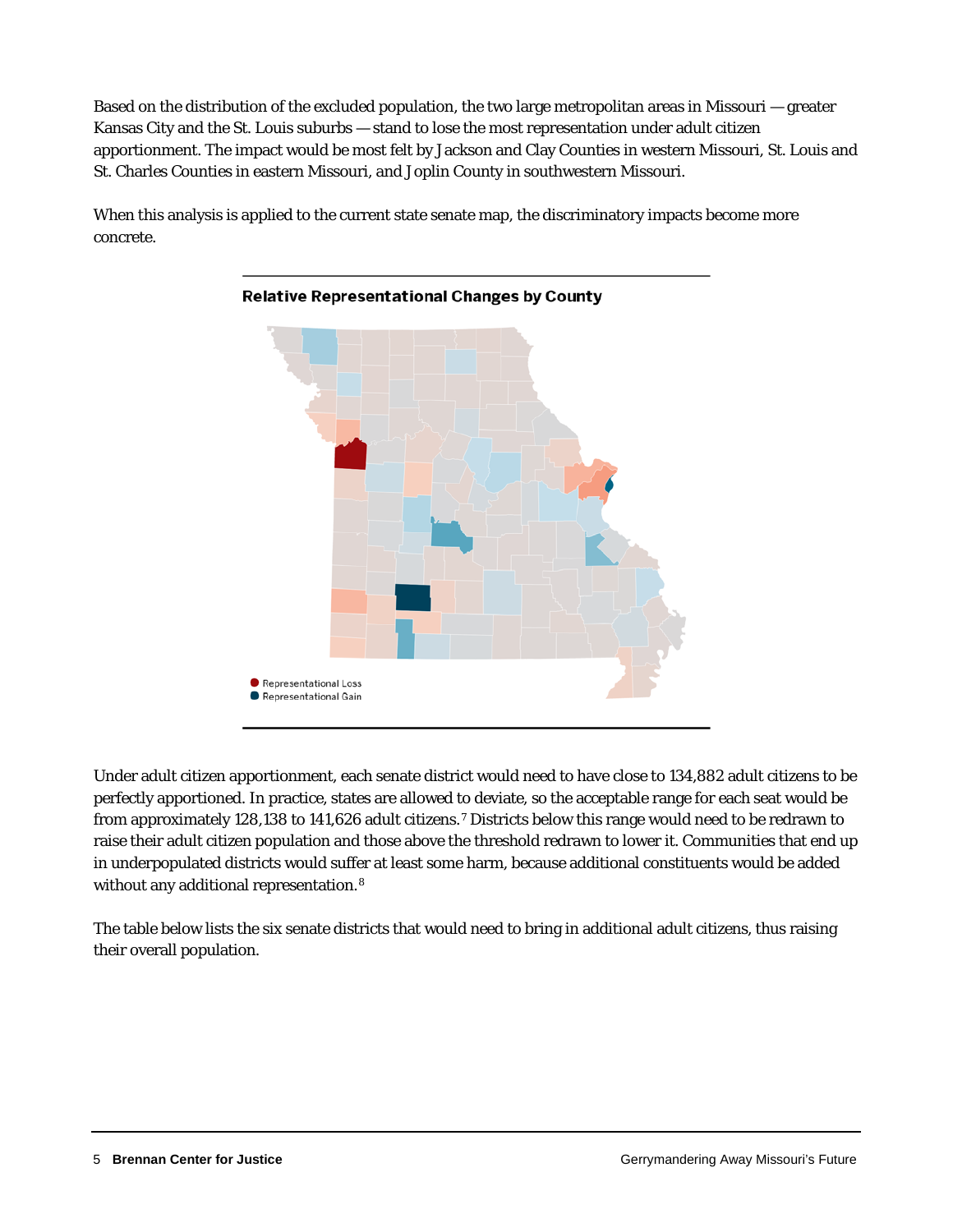#### Missouri Senate Districts Underpopulated Under Adult Citizen Apportionment

| <b>DISTRICT NUMBER</b>                                                                                                                | <b>ADULT CITIZENS NEEDED</b> | <b>REPRESENTATIVE</b>              | <b>REGION</b>    | <b>BLACK-MAJORITY</b><br><b>DISTRICT</b> |
|---------------------------------------------------------------------------------------------------------------------------------------|------------------------------|------------------------------------|------------------|------------------------------------------|
| 9                                                                                                                                     | 10.008                       | Vacant, formerly S. Kiki Curls (D) | Kansas City      | Yes                                      |
| 11                                                                                                                                    | 6.418                        | John Rizzo (D)                     | Kansas City      | No.                                      |
| 14                                                                                                                                    | 4.368                        | Brian Williams (D)                 | St. Louis County | Yes                                      |
| 13                                                                                                                                    | 4.308                        | Gina Walsh (D)                     | St. Louis County | Yes                                      |
| 25                                                                                                                                    | 3.213                        | Doug Libla (R)                     | Southeast        | No.                                      |
| 8                                                                                                                                     | 2.938                        | Mike Cierpiot (R)                  | Kansas City      | No.                                      |
| Source: Brennan Center analysis of the U.S. Census Bureau's CVAP special tabulation from the 2018 five-year American Community Survey |                              |                                    |                  |                                          |

estimates

Senate districts 9, 13, and 14 would be three of the four most underpopulated districts under adult citizen apportionment. They are also three of the four majority-Black districts in Missouri, each of which has sent Black representatives to the state capital. Collectively, these districts currently represent 42 percent of the state's Black population.<sup>[9](#page-7-8)</sup> Likewise, Districts 9 and 11 have the two highest Latino populaStions among the state's senate districts.[10](#page-7-9)

All of these underpopulated districts would have to be redrawn to bring in thousands of extra adult citizens, which would significantly change the demographic makeup of either these or surrounding districts. The outcome would potentially dilute the political power of Black communities in the very districts designed to empower them, or it could reduce the number of Black constituents in neighboring districts. Either way, the political power of Black communities would likely be diminished under adult citizen apportionment.

Importantly, the senate districts most affected by a shift to adult citizen apportionment also contain neighborhoods that have been the target of state-sponsored segregation and racist disinvestment. For example, District 9, which would bear the most severe underpopulation, runs directly along the east side of Troost Avenue, a street infamous for its function as a de jure border of racial segregation in Kansas City during Jim Crow.[11](#page-7-10) Today, Troost Avenue still operates as a "dividing line"[12](#page-8-0) between majority-Black and historically disinvested neighborhoods to the east and mostly white and wealthier neighborhoods to the west. [13](#page-8-1)

Likewise, underpopulated districts in the St. Louis area map onto geographic racial divides. Districts 13 and 14 cover much of the area north of the "Delmar Divide."[14](#page-8-2) The street, synonymous with redlining and racially restrictive covenants, separates predominantly white neighborhoods to the south from predominantly Black ones to the north. Indeed, Districts 13 and 14 together cover Ferguson and Florissant, where in the context of a voting rights lawsuit a federal court recently identified that "once-formalized policies of racial segregation" are still "inscribed on the regional landscape" and a "racialized gap in wealth" "persists to the present day."[15](#page-8-3)

That the districts most vulnerable to representational loss under adult citizen apportionment map neatly onto areas still struggling against the legacy of racism reveals that such a shift would, at least in effect, perpetuate an ugly history of discrimination against communities of color in Missouri.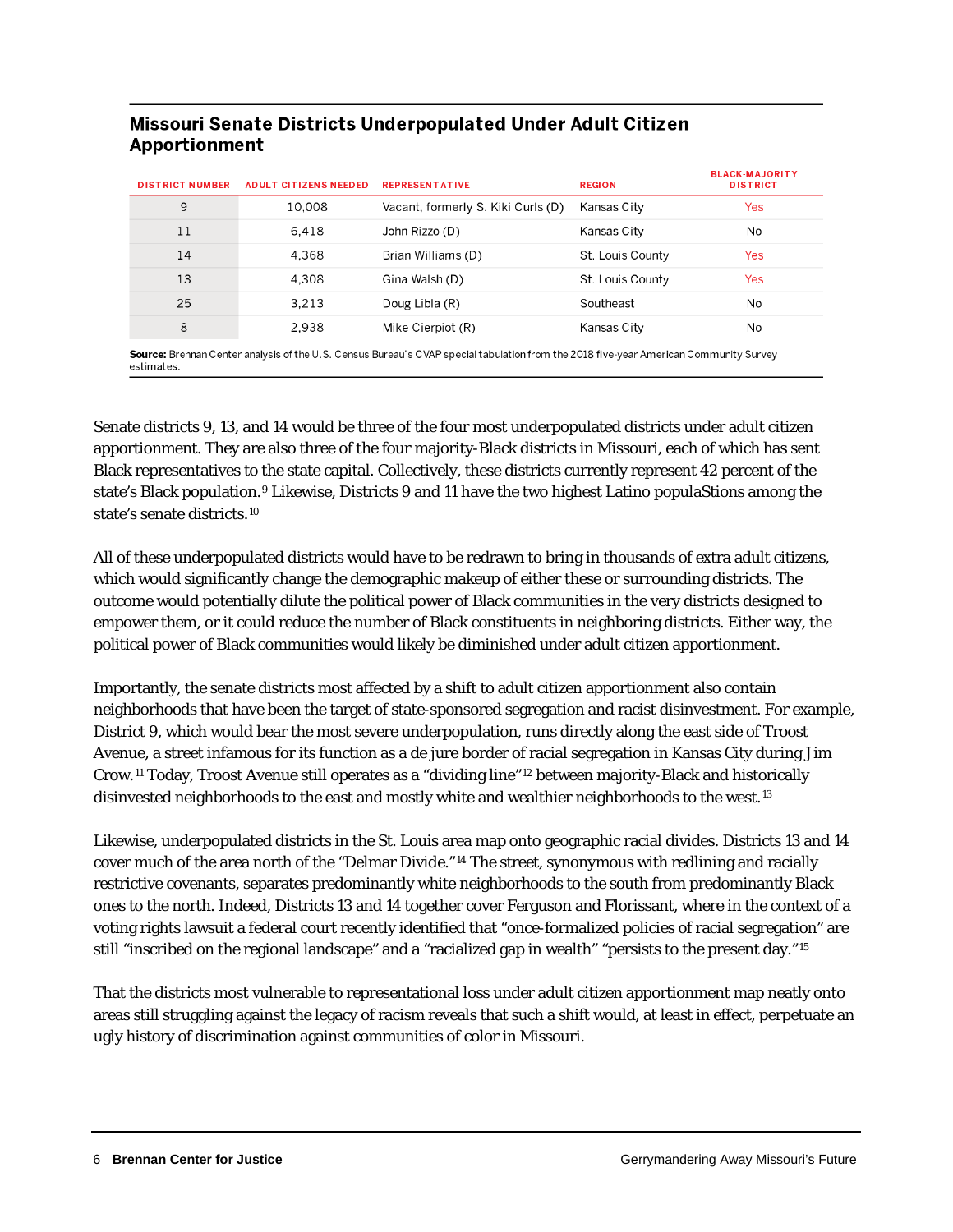## **Conclusion**

A shift to adult citizen apportionment in Missouri would cut nearly a quarter of the state's population overwhelmingly children — out of being counted when districts are reconfigured. In a state whose constitution has contemplated all of its inhabitants as counting since 1875, such a change would not only be a stark departure from historical norms but also a serious obstacle to communities of color receiving fair representation. Missouri's Black communities have endured a long and unbroken legacy of discrimination and face disparities in income, education, housing, health, and other key equity indicators when compared to their white counterparts.<sup>[16](#page-8-4)</sup> Limiting representation to adult citizens would likely compound and exacerbate these inequalities, deepening existing divisions.

*This analysis is adapted from a forthcoming report by the Brennan Center for Justice studying the impact of adult citizen apportionment in three states. Yurij Rudensky, Ethan Herenstein, Annie Lo, and Peter Miller are the authors of that report, and their work is reflected here as well.*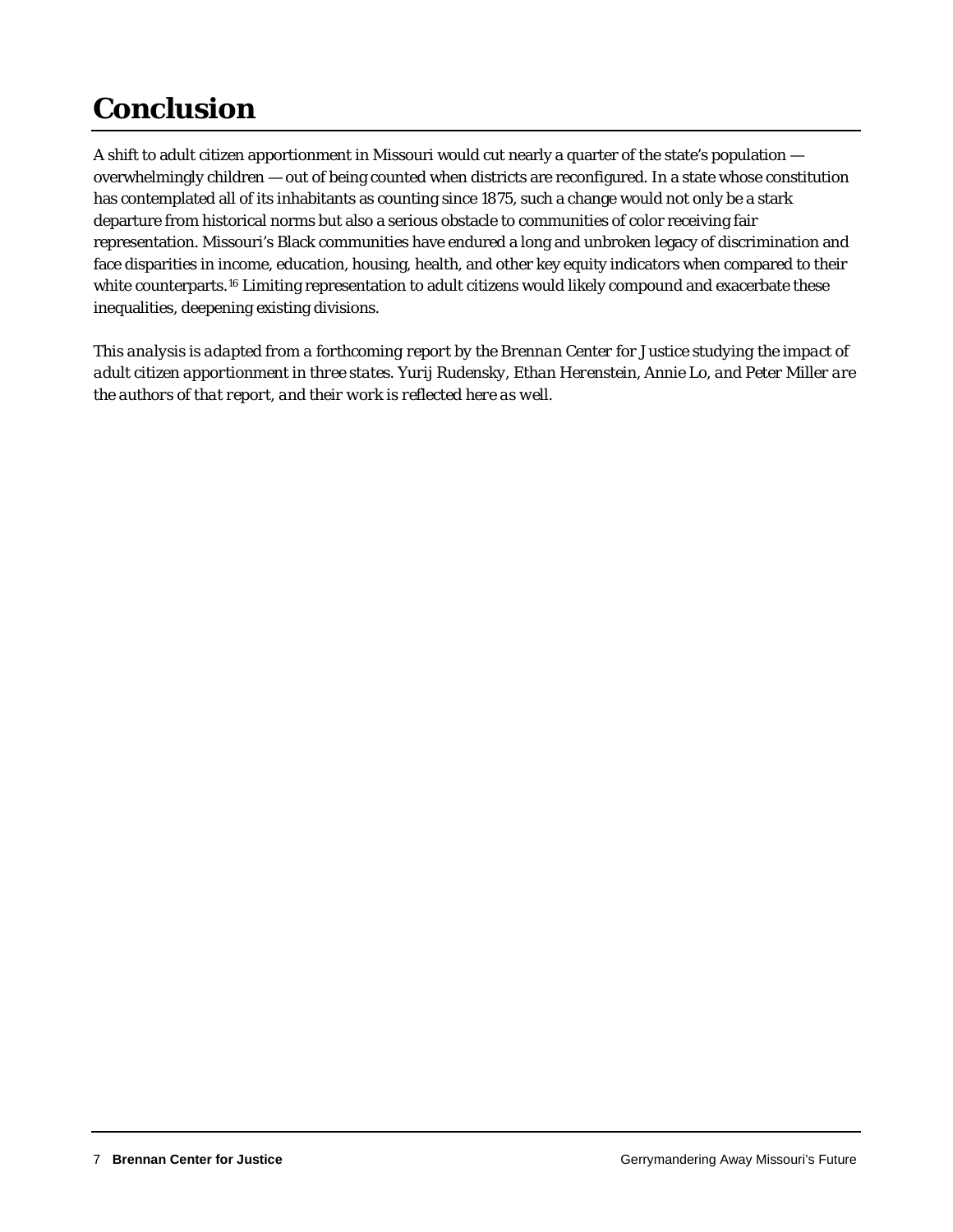## **Endnotes**

<span id="page-7-0"></span>**<sup>1</sup>** These numbers are derived from the American Community Survey (ACS) 5-Year Estimates and Citizen Voting Age Population Special Tabulation, which provide the most recent count of Missouri's total population and adult citizen population. By dividing those totals by the number of state house and senate districts, we can predict the size of Missouri legislative districts under each apportionment basis. U.S. Census Bureau, "2014–2018 5-Year American Community Survey," [https://www.census.gov/data/developers/data-sets/acs-5year.html;](https://www.census.gov/data/developers/data-sets/acs-5year.html) and U.S. Census Bureau, "Citizen Voting Age Population (CVAP) Special Tabulation from the 2014–2018 5-Year American Community Survey," [https://www.census.gov/programs-surveys/decennial-census/about/voting-rights/cvap/2014-2018-CVAP.html.](https://www.census.gov/programs-surveys/decennial-census/about/voting-rights/cvap/2014-2018-CVAP.html)

<span id="page-7-1"></span>**<sup>2</sup>** See Mo. Const. of 1875, art. IV, § 2, 5, 7, 9; and Mo. Const. art. III, § 3(c)(1) (amended 2018).

<span id="page-7-2"></span>**<sup>3</sup>** Indeed, litigation around the addition a citizenship question to the 2020 Census revealed the interest on the part of prominent conservative strategists to exclude noncitizens and children from the apportionment count for political gain. See Letter Motion to Compel Defendants to Show Cause at Exhibit D, *New York v. U.S. Dep't of Commerce*, No. 18-cv-2921 (S.D.N.Y. 2018). Further, the *Guardian* reported connections between Amendment 3's backers and national conservative operatives that indicate this state effort is in coordination with and a precursor to a larger national Republican strategy: "Some activists believe national Republicans are involved. . . . Dale Oldham, a top Republican redistricting consultant and [Thomas] Hofeller's longtime business partner, and Adam Kincaid, who leads the National Republican Redistricting Trust, met with the Missouri senate president in April 2019, according to a calendar invitation obtained by Clean Missouri and provided to the Guardian." Sam Levine, "Missouri Republicans on the Verge of Gutting Gerrymandering Reform," *Guardian*, May 11, 2020, [https://www.theguardian.com/us-news/2020/may/11/missouri-republicans-gutting-gerrymandering-reform.](https://www.theguardian.com/us-news/2020/may/11/missouri-republicans-gutting-gerrymandering-reform)

<span id="page-7-3"></span>**<sup>4</sup>** The law firm that drafted Amendment 3 previously represented the National Republican Redistricting Trust in gerrymandering litigation. Graves Garrett LLC, "Supreme Court Adopts Position of Graves Garrett Client in Gerrymandering Case; Greim, Luetkemeyer Author Op-Ed on Rulings for USA Today," July 16, 2019[, https://www.gravesgarrett.com/supreme-court-adopts-position-of-graves-garrett-client-in](https://www.gravesgarrett.com/supreme-court-adopts-position-of-graves-garrett-client-in-gerrymandering-case-greim-luetkemeyer-author-op-ed-on-rulings-for-usa-today/)[gerrymandering-case-greim-luetkemeyer-author-op-ed-on-rulings-for-usa-today/.](https://www.gravesgarrett.com/supreme-court-adopts-position-of-graves-garrett-client-in-gerrymandering-case-greim-luetkemeyer-author-op-ed-on-rulings-for-usa-today/) Graves Garrett also directly represented Thomas Hofeller when he was the only defense witness in a 2012 challenge to Missouri's maps. Brief of Intervenor Respondents, February 13, 2012, *Pearson v. Koster*, No. SC92317 (Mo. 2012).

<span id="page-7-4"></span>**<sup>5</sup>** See Letter Motion to Compel Defendants to Show Cause at Exhibit D, *New York v. U.S. Dep't of Commerce*.

<span id="page-7-5"></span>**<sup>6</sup>** Because maps are drawn every ten years, any child over the age of eight when the census is taken will be eligible to vote in at least one election before the next redistricting cycle.

<span id="page-7-6"></span>**<sup>7</sup>** States are permitted to have districts that deviate up to 10 percent. See *Gaffney v. Cummings*, 412 U.S. 735 (1973). Accordingly, we took the total adult citizen population in Missouri and divided it by the number of state senate districts to derive the "ideal" adult citizen population (134,882) for each seat. We then calculated the lower threshold (128,138), which is 5 percent below the ideal, and the upper threshold (141,626), which is 5 percent above.

<span id="page-7-7"></span>**<sup>8</sup>** If an area has enough underpopulated districts, one of two things could happen during the redistricting process. The map drawer could collapse the existing underpopulated districts into one another, reducing the number of districts that the area would receive and ensuring that each resident of the area would end up in larger districts. Or, in less extreme cases, the map drawer could simply expand the borders of the underpopulated districts to bring in additional adult citizens from nearby overpopulated districts. This would mean that most residents in underpopulated districts would end up in larger districts while those in overpopulated districts would mostly end up in smaller ones. Even these seemingly small changes, repeated again and again across a state, could dramatically transform the makeup of a legislature, shifting power from areas of the state that lose representation and toward areas that gain it. In either case, areas that lose representation and communities that end up in underpopulated districts stand to receive less representation during the next redistricting cycle.

<span id="page-7-8"></span>**<sup>9</sup>** ACS 2018 5-Year Estimates show these are the three senate districts with the highest percentage of Black people. There are 295,830 Black people currently residing in these districts, making up 42 percent of Missouri's entire Black population (701,990). U.S. Census Bureau, "2014–2018 5-Year American Community Survey."

<span id="page-7-9"></span>**<sup>10</sup>** Districts 9 and 11 have 18,284 and 21,491 Latinos, respectively. Latinos make up 10.9 percent and 12.8 percent of their respective populations. U.S. Census Bureau, "2014–2018 5-Year American Community Survey."

<span id="page-7-10"></span>**<sup>11</sup>** "Under Jim Crow laws, Troost Avenue was used to legally enforce segregation prior to the civil rights movements of the 1960s. It also was used by Kansas City Public Schools as a dividing line to keep schools segregated." Nick Starling, "Pray on Troost Highlights Need for Justice in KCMO on Juneteenth," KSHB News, June 19, 2020[, https://www.kshb.com/news/local-news/pray-on-troost-highlights-need-for](https://www.kshb.com/news/local-news/pray-on-troost-highlights-need-for-justice-in-kcmo-on-juneteenth)[justice-in-kcmo-on-juneteenth.](https://www.kshb.com/news/local-news/pray-on-troost-highlights-need-for-justice-in-kcmo-on-juneteenth)